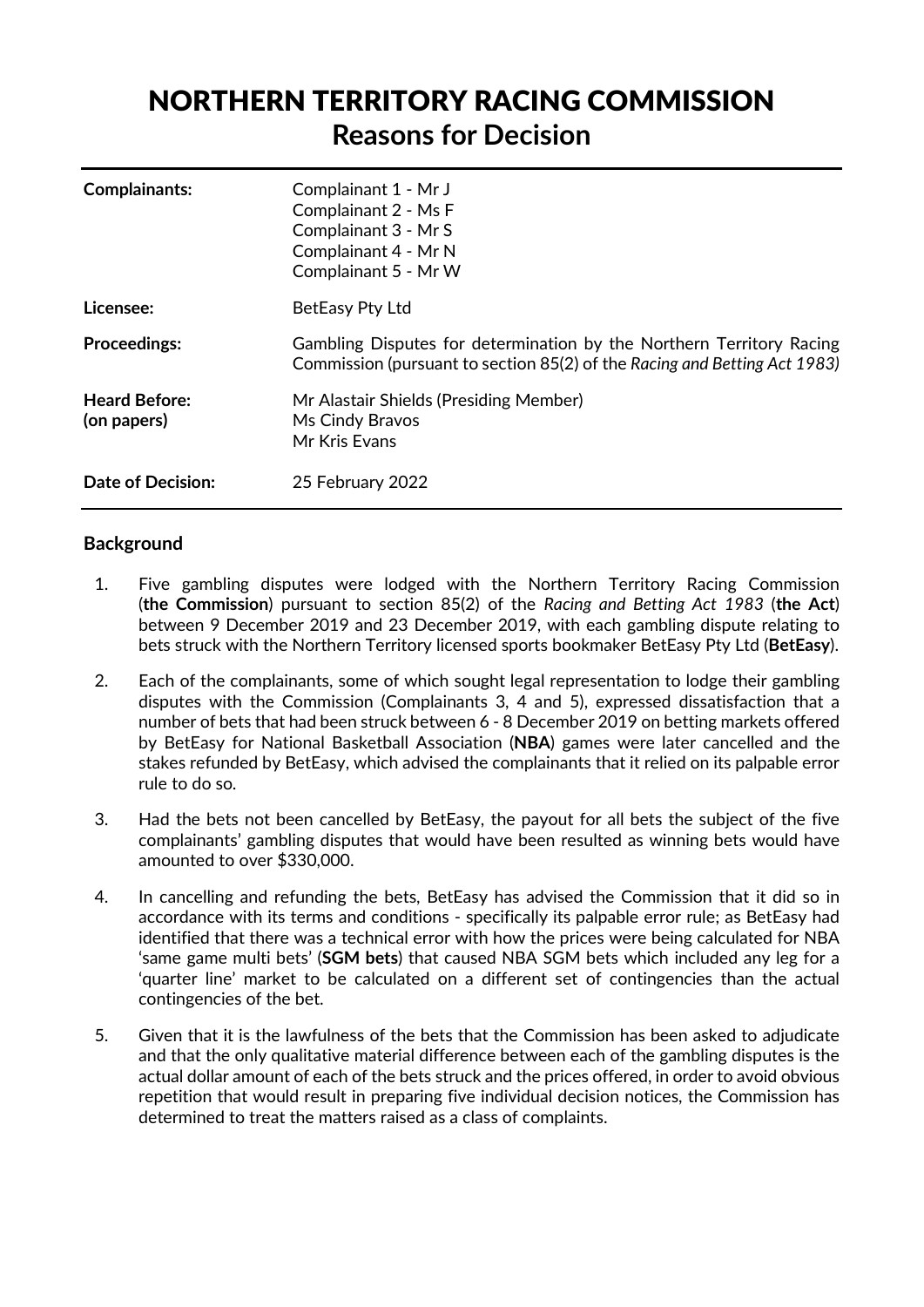6. Information was gathered from each of the parties involved by Licensing NT officers appointed as betting inspectors by the Commission and provided to the Commission, which determined that there was sufficient information before it to consider the gambling disputes on the papers.

# **Details of the Gambling Disputes**

# COMPLAINANT 1

- 7. Complainant 1 has submitted to the Commission that he placed a winning NBA SGM bet on 7 December 2019 with a stake of \$25 for a price of \$1506.02 that resulted in \$37,650.50 being paid into his betting account however, when he went to withdraw \$35,000 of those winnings, BetEasy cancelled the withdrawal and deducted the \$37,650.50 in winnings from his betting account balance. Complainant 1 also advised the Commission that he had also placed another winning NBA SGM bet with a stake of \$15 at a price of \$131.76 that resulted in a pay out of \$1976.40 and that these winnings were also deducted from his betting account.
- 8. Complainant 1 has further expressed his dissatisfaction to the Commission that it was only after the monies had already been deducted from his betting account balance that he received an email from BetEasy advising that the bets had been cancelled in accordance with BetEasy's error rule.

# COMPLAINANT 2

- 9. Complainant 2 has submitted to the Commission that she placed a winning NBA SGM bet on 8 December 2019 with a stake of \$20 for a price of \$1506.02 that resulted in \$30,120.40, being paid into her betting account however, when she went to withdraw \$30,000 of those winnings, she was locked out of her betting account.
- 10. After contacting BetEasy which she states was unable to explain to her why she was locked out of her betting account, she was again able to access her betting account however, she saw that her bet history had changed. Upon contacting BetEasy, she was advised that her bets had been cancelled in accordance with BetEasy's error rule.

# COMPLAINANT 3

- 11. Complainant 3 sought legal representation to lodge his gambling dispute with the Commission. That dispute sets out that Complainant 3 placed eight NBA SGM bets on 8 December 2019 with prices ranging from \$547.78 through to \$1,207.73. Of these bets, one bet with a stake of \$250 and a price of \$757.58 was a winning bet that resulted in a payout of \$189,395 being credited to Complainant 3's betting account.
- 12. At 6:27 pm on 8 December 2019, Complainant 3 received an email from BetEasy advising him that all the NBA SGM bets had been cancelled due to a pricing error and in accordance with BetEasy's error rule. As a result, Complainant 3's bets were cancelled and the stakes refunded to his betting account.
- 13. See paragraphs 20 and 21 for submissions made by Complainant 3's legal representative in relation to the gambling dispute.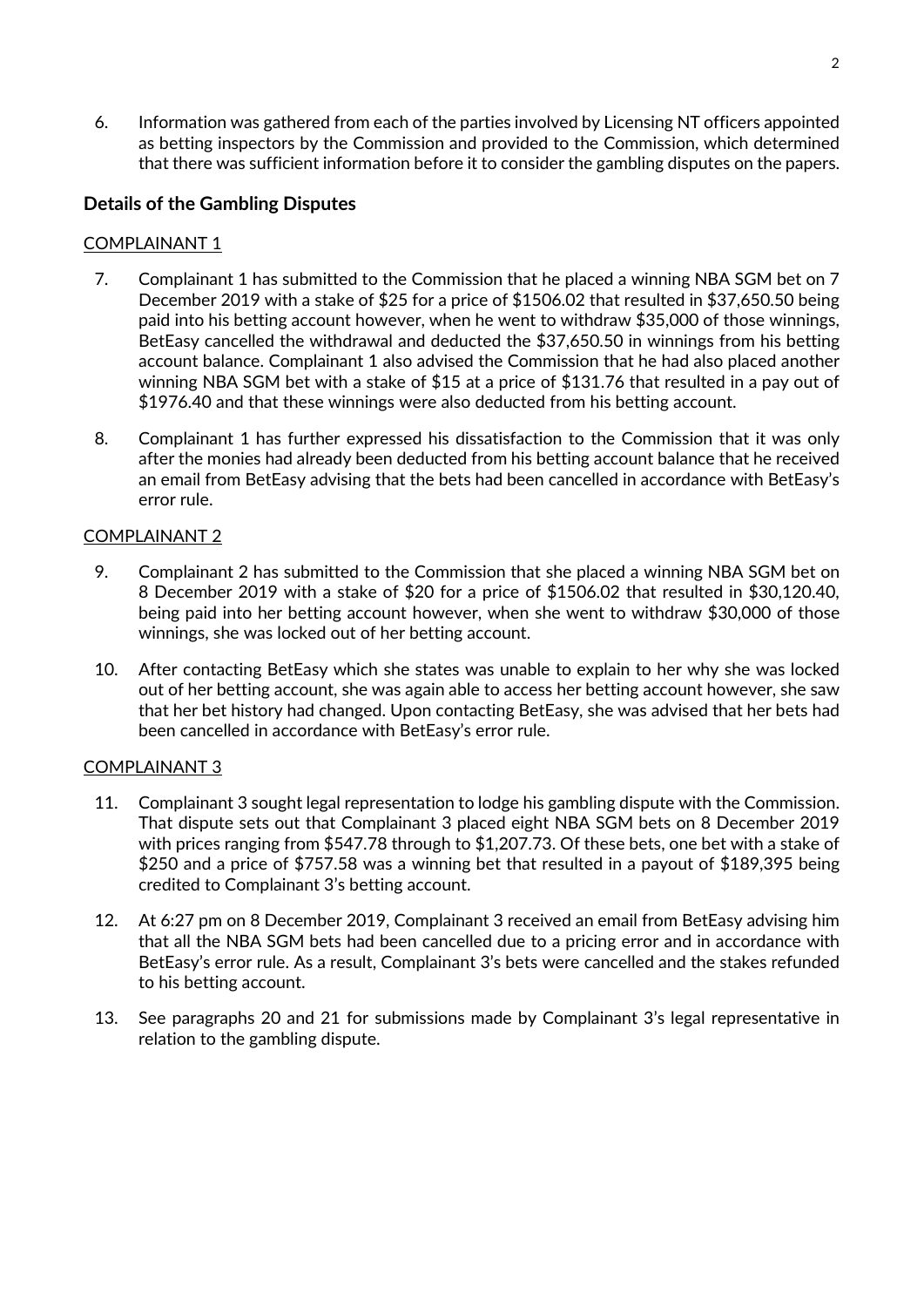# COMPLAINANT 4

- 14. Complainant 4 sought legal representation to lodge his gambling dispute with the Commission. That dispute sets out that Complainant 4 placed 12 NBA SGM bets between 7 and 8 December 2019 with prices ranging from \$19.42 through to \$1,207.73. Of these bets, one bet with a stake of \$80 and a price of \$757.58 was a winning bet that resulted in a payout of \$60,606.40 being credited to Complainant 4's betting account.
- 15. At 6:25 pm on 8 December 2019, Complainant 4 received an email from BetEasy advising him that all the NBA SGM bets had been cancelled due to a pricing error and in accordance with BetEasy's error rule. As a result, Complainant 4's bets were cancelled and the stakes refunded to his betting account.
- 16. See paragraph 20 and 21 for submissions made by Complainant 4's legal representative in relation to the gambling dispute.

#### COMPLAINANT 5

- 17. Complainant 5 sought legal representation to lodge his gambling dispute with the Commission. That dispute sets out that Complainant 5 placed three NBA SGM bets on 8 December 2019 with prices ranging from \$506.07 through to \$1,008.06. Of these bets, one bet with a stake of \$40 and a price of \$506.07 was a winning bet that resulted in a payout of \$20,242.80 being credited to Complainant 5's betting account.
- 18. At 6:28 pm on 8 December 2019, Complainant 5 received an email from BetEasy advising him that all the NBA SGM bets had been cancelled due to a pricing error and in accordance with BetEasy's error rule. As a result, Complainant 5's bets were cancelled and the stakes refunded to his betting account.
- 19. See paragraph 20 and 21 for submissions made by Complainant 5's legal representative in relation to the gambling dispute.

#### COMPLAINANT 3, 4 and 5 LEGAL REPRESENTATIVE SUBMISSIONS

- 20. Complainant 3, 4 and 5's legal representative has submitted that:
	- a. BetEasy has contravened Australian Consumer Law by engaging in conduct that is unconscionable and that the error rule relied on by BetEasy is an unfair contract term;
	- b. there is no explanation as to how BetEasy calculates odds for an SGM;
	- c. any pricing error would not be discernible to a sports bookmaker customer with a reasonable knowledge of betting;
	- d. if it is accepted within the industry that some sports bookmakers rely on outsider third parties to price SGMs, then it is reasonable to conclude that even experienced sports bookmakers don't know how an SGM is priced and as such how could such errors be discernible to the ordinary 'punter';
	- e. given that of the three complainants represented, two received different prices for the same bet thus demonstrating that it would be *"…virtually impossible for an ordinary sports bookmaker customer to discern whether prices quoted by the Bookmaker contain pricing errors"*;
	- f. BetEasy's internal audit processes (or lack thereof) failed to detect a malfunction in the BetEasy's system that determines SGM prices, demonstrating a lack of judgement and vigilance on the part of BetEasy;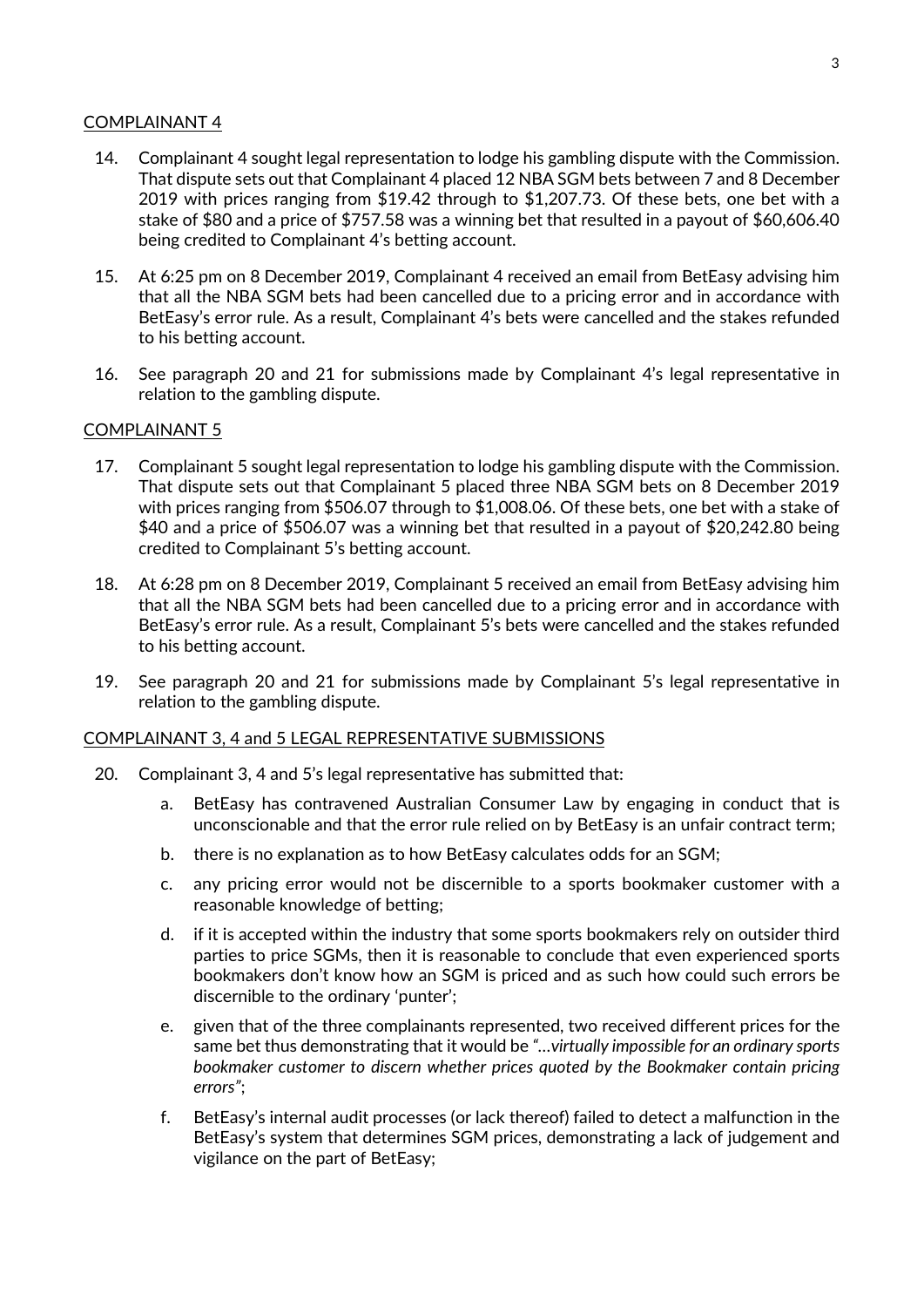- g. the Commission has previously found (*Various v Sportsbet<sup>1</sup>* ) that it must focus on the individual prices offered for betting markets to determine if obvious errors exist and not on the multi-bet combined prices that resulted from the pricing errors.
- 21. The complainants' legal representative has also provided the Commission with evidence of five SGM bets placed by another customer of BetEasy in April 2019 that in his view, demonstrate a systematic offering of prices similar to those that were offered to his clients and that also show that BetEasy has not applied its error rule fairly. These bets were not cancelled although the prices that were offered for these SGM bets ranged from \$1563.97 through to \$3,573.98.

# **Consideration of the Issues**

# Error Rule

- 22. The objects of the Act are the promotion of probity and integrity in racing and betting in the Northern Territory; maintaining the probity and integrity of persons engaged in betting in the Northern Territory; promoting the fairness, integrity and efficiency in the operations of persons engaged in racing and betting in the Northern Territory; and reducing any adverse social impact of betting. In furtherance of these objects, section 85 of the Act provides the Commission with the jurisdiction to determine all gambling disputes between a sports bookmaker and its customer regarding lawful betting. In this respect, section 85 sets out the decision making regime for the making of a determination by the Commission as to whether the disputed bet is lawful and provides that a person may take legal proceedings to recover monies payable on a winning lawful bet or for the recovery of monies owed by a bettor on account of a lawful bet made and accepted.
- 23. In order to further the objects of the Act, the Act provides for the Commission to make rules for the control and regulation of sports bookmakers and in order to do so, the Commission approves the conditions attached to sports bookmaker licences as well as reviewing the terms and conditions of agreements entered into between sports bookmakers and their customers. The terms and conditions (or rules) that both the sports bookmaker and the customer are bound by when a betting account is opened and each time a bet is struck usually contain a rule that allows the sports bookmaker to defend its entitlement to correct any prices (odds) which are inadvertently offered in obvious or manifest error, such as when two prices are transposed, a price is incorrectly input as a result of a typing error or when a delay in receiving live match information impacts on the prices being offered as the price offered failed to take into account some event that had already occurred.
- 24. The relevant BetEasy rule that was in place in December 2019 and is therefore applicable to the SGM bets subject of this decision notice was as follows :
	- *7. Errors*

 *We will endeavour to ensure that We do not make errors when pricing and accepting bets. However, we reserve the right to cancel any bets where a palpable error has occurred. If We cancel a bet because a palpable error has occurred, We will endeavour to contact You.* 

 *…* 

*<sup>1</sup>* Northern Territory Racing Commission Decision Various v Sportsbet dated 31 October 2019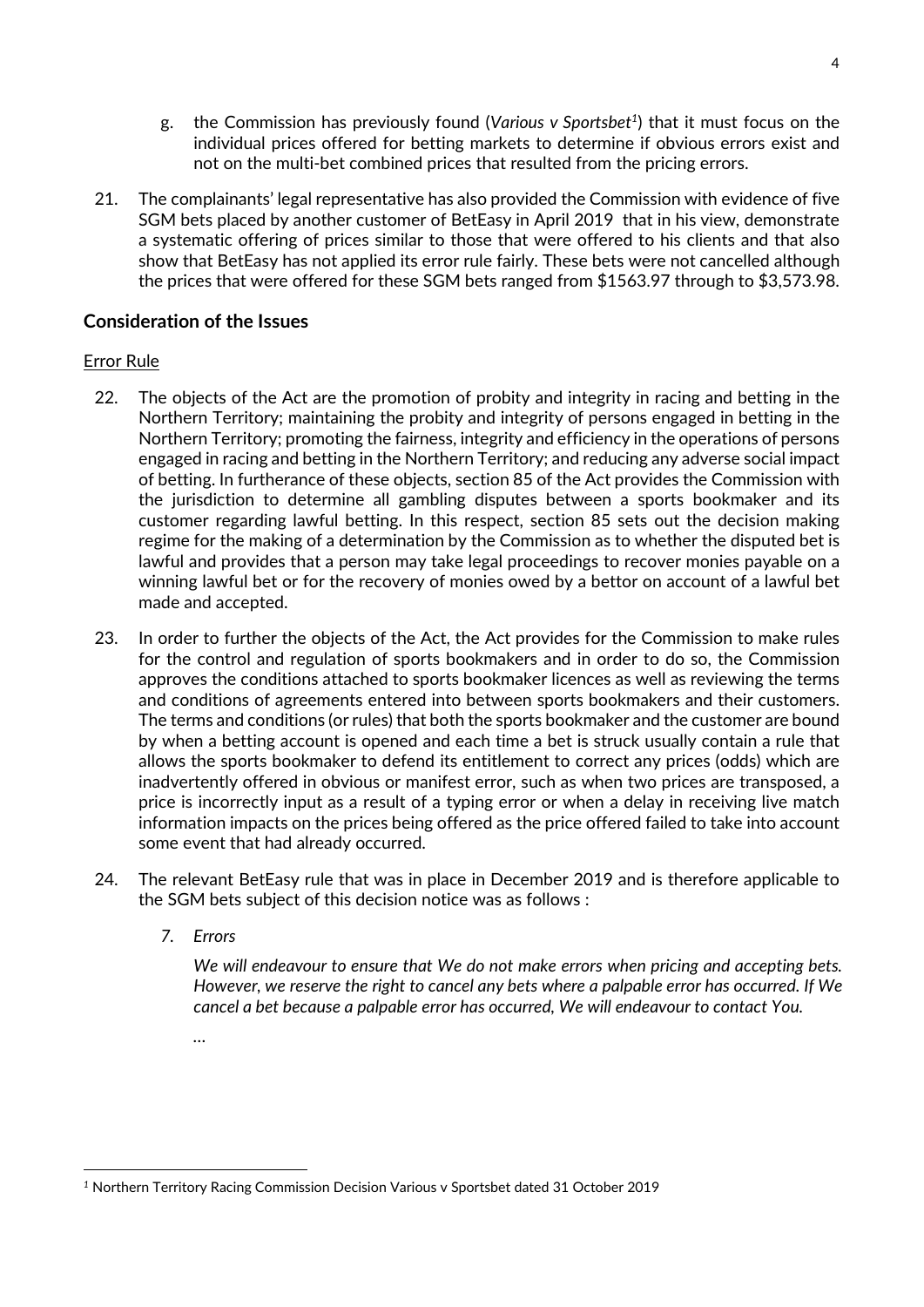- 25. As can be seen, this rule on errors outlines to the customers of BetEasy that when BetEasy detects that a palpable error (being an error that is clear and obvious) has occurred, BetEasy reserves the right to cancel the bet and return the stake to the customer who placed the bet, as an obvious mistake has been made in the price offered for the bet.
- 26. As has often been articulated in previous Commission decisions, it is the view of the Commission that the commercial efficacy of the sports bookmaker business model must have error limiting clauses such as these so as to avoid a sports bookmaker from unjustly suffering a loss where a legitimate error has occurred. However, it is also the view of the Commission that these error rules should not be used to protect sports bookmakers from errors of judgement, lack of vigilance or movements in the market that they have failed to detect and respond to.
- 27. The primary issue for consideration by the Commission therefore in determining the current gambling disputes before it, is whether this error rule has been implemented reasonably and fairly by BetEasy. In doing so, the Commission must necessarily look to the reasons provided by BetEasy for the claimed pricing errors and review the evidence from BetEasy that supports its claim. The Commission must also turn its mind to whether the claimed error would have been discernible to a sports bookmaker customer with a reasonable knowledge of betting; as well as a knowledge of the sport involved in the betting markets in question.
- 28. BetEasy has submitted to the Commission that at around 11:11am on Sunday, 8 December 2019, it identified that a pricing error appeared to be occurring in relation to its NBA SGM markets and as a result, an investigation was commenced which ultimately resulted in the affected markets being taken down at 4:01pm that same day. That investigation and subsequent inquiries revealed that:
	- a. a software bug was introduced during the deployment on 6 December 2019 of a performance improvement relating to the application programming interface for SGMs (the purpose of which was to rewrite how BetEasy generates parameters to retrieve SGM pricing from its then 'odds supplier' SportCast);
	- b. the software bug produced incorrect results as it caused the period parameter to default to 0 which was for the overall match instead of, for example to 6 for the  $1<sup>st</sup>$ Quarter or 1 for the  $1<sup>st</sup>$  Half: and
	- c. the flaw in the program resulted in SGM bets which included any quarter or half line market legs to calculate odds based on the selected outcome being in respect of the overall match market instead of the result for the relevant quarter.
- 29. As a result of the application not functioning as it should have, prices for NBA SGMs were being calculated at odds for a completely different and highly unlikely set of circumstances which resulted in odds being offered at up to 150 times greater than the correct odds.
- 30. BetEasy has advised the Commission that once the pricing errors were identified, it undertook a review of all SGM bets that had been placed on the affected markets and as a result and in reliance on its error rule, cancelled 98 bets and refunded each of those bets' stakes. Of those 98 bets, 71 bets were losing bets; 17 were winning bets and the remaining 10 bets were later determined not to be affected. Of these 10 bets, 4 bets were reinstated and paid out as winning bets and the remaining 6 bets, while losing bets were kept as cancelled bets with the stake remaining refunded to those customers who had placed those bets.
- 31. BetEasy has provided the Commission with the following information detailing the odds offered to each of the complainants compared with the odds that would have been on offer had there not been a flaw in the software program: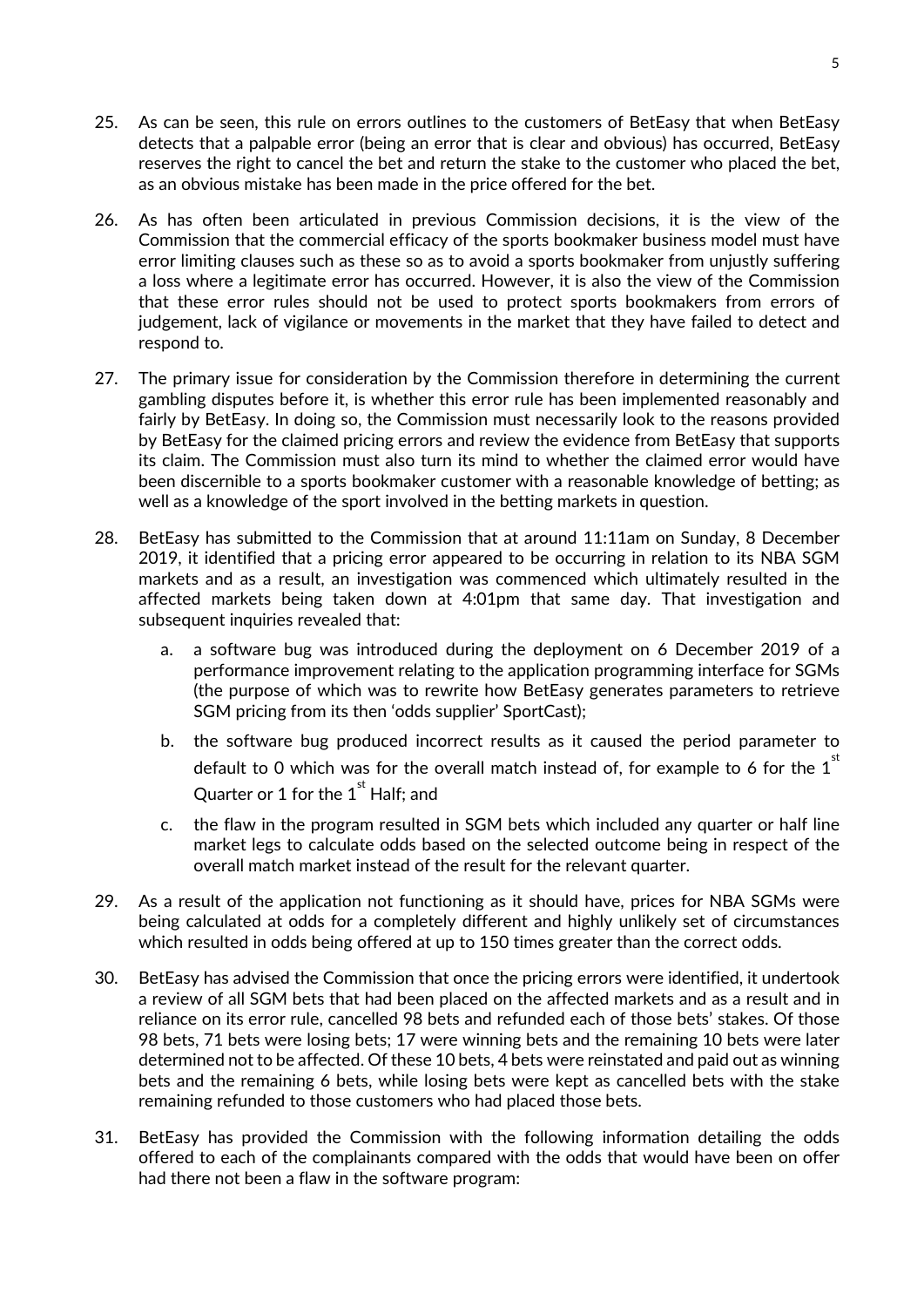| <b>Customer</b> | <b>Required outcome</b>                                                                                                                                            | <b>Correct Odds</b> | <b>Palpable error</b><br>odds |
|-----------------|--------------------------------------------------------------------------------------------------------------------------------------------------------------------|---------------------|-------------------------------|
| [Complainant 1] | Memphis $1st$ Qtr Line +2.5<br>Utah Overall Match Line-11.5                                                                                                        | \$5.07              | \$1506.02                     |
| [Complainant 2] | Memphis 1 <sup>st</sup> Qtr Line +2.5<br>Utah Overall Match Line-11.5                                                                                              | \$5.07              | \$1506.02                     |
| [Complainant 3] | <u>Memphis to win 1<sup>st</sup> Qtr +3.5</u><br>Utah Overall Match Line-7.5<br>Memphis 1 <sup>st</sup> Qtr Winner (No Draw)<br>Utah Win (Head to Head)            | \$8.40              | \$757.58                      |
| [Complainant 4] | <u>Memphis to win <math>1^{st}</math> Qtr +3.5</u><br>Utah Overall Match Line-7.5<br>Memphis 1 <sup>st</sup> Qtr Winner (No Draw)<br>Utah Win (Head to Head)       | \$8.40              | \$757.58                      |
| [Complainant 5] | <u>Memphis to win 1<sup>st</sup> Qtr +3.5</u><br><b>Utah Overall Match Line-7.5</b><br>Memphis 1 <sup>st</sup> Qtr Winner (No Draw)<br>Utah Win (Head to Head)     | \$8.40              | \$506.07                      |
| [Complainant 1] | Cleveland to win $1^{st}$ Qtr +0.5<br>Orlando Overall Match Line-3.5<br>Cleveland 1 <sup>st</sup> Qtr Winner (No Draw)<br>Orlando Win (Head to Head)               | \$7.96              | \$131.76                      |
| [Complainant 1] | Charlotte to win $1^{st}$ Qtr +0.5<br><b>Brooklyn Overall Match Line-2.5</b><br>st<br>Charlotte 1 <sup>3</sup> Qtr Winner (No Draw)<br>Brooklyn Win (Head to Head) | \$6.72              | \$78.58                       |

- 32. BetEasy has further advised the Commission that the five complainants placed a combined total of 62 NBA SGM bets (of which the above 7 bets were successful) that included a 'first quarter line' leg. Of the other 3,440 NBA SGM bets placed by other BetEasy customers, only 26 of these bets included a 'quarter line' market affected by the error (of which 17 of those bets were placed by a single customer).
- 33. BetEasy has submitted to the Commission that in its view, each of the complainants were aware that a pricing error existed when a 'quarter line' market was included in an NBA SGM given that: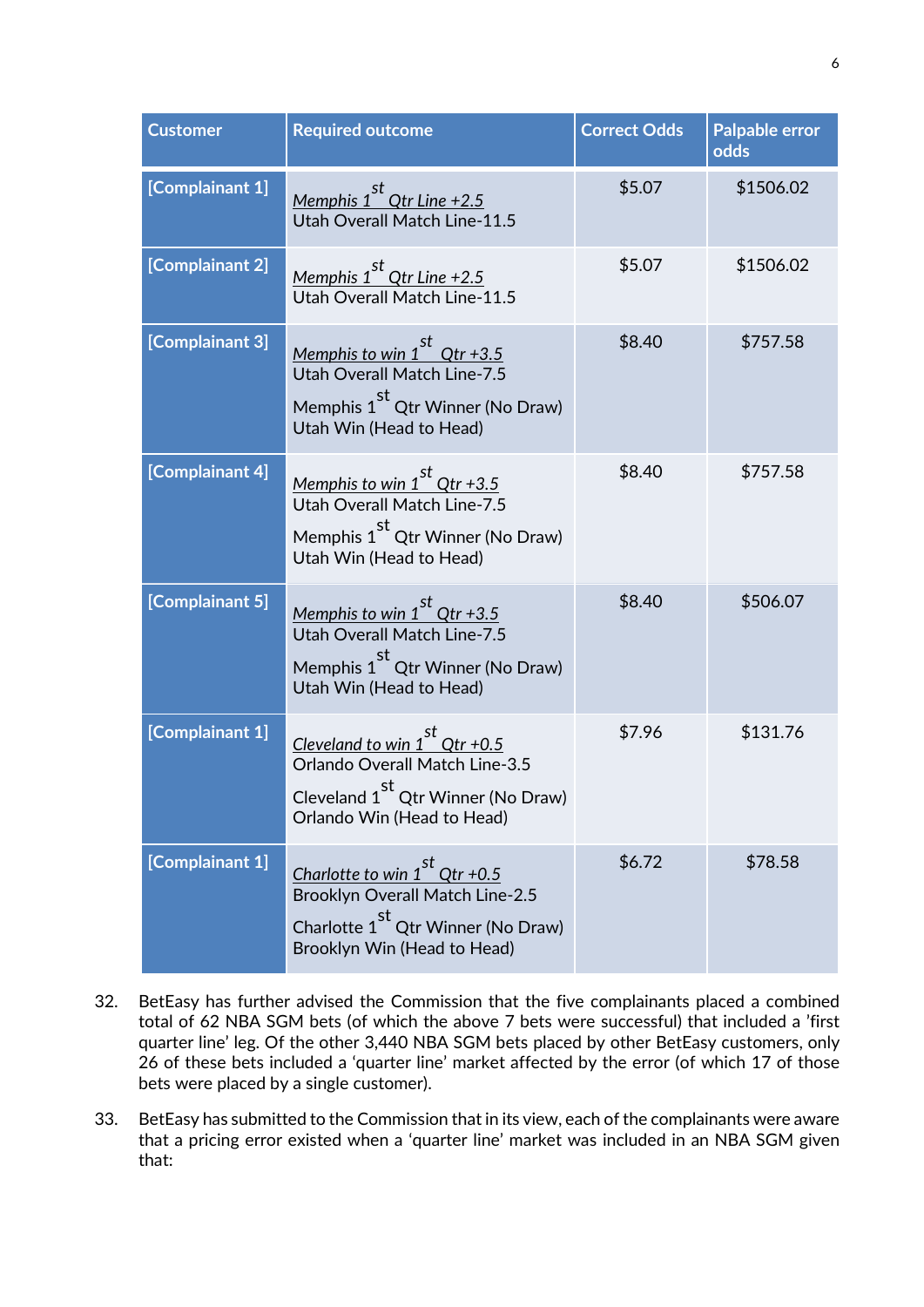- *[Complainant 1] placed 40 NBA SGMs, 36 of which included a market affected by the palpable error. Even with the spike of bets which included "quarter line" markets by the Complainants, such bets accounted for only 2.5% of all NBA SGM bets during this period, whilst they accounted for 90% of the 40 placed by [Complainant 1];*
- *[Complainant 2] (who was linked to [Complainant 1] by IP address) created an account with BetEasy at 11:15am on 8 December 2019, and her first three bets with BetEasy were on the next three NBA Games all including a "first quarter line" leg to take advantage of the palpable error;*
- *[Complainant 3] placed 7 NBA SGMs all with a "first quarter line" market to seek to benefit from the palpable pricing error. These are the only 7 NBA SGMs [Complainant 3] ha[s] ever placed with BetEasy;*
- *[Complainant 4] placed 13 NBA SGMs all with a "first quarter line" market to seek to benefit from the palpable pricing error. These are the only 13 NBA SGMs [Complainant 4] ha[s] ever placed with BetEasy;*
- *[Complainant 5] placed 3 NBA SGMs all with a "first quarter line" market to seek to benefit from the palpable pricing error. These are the only 3 NBA SGMs [Complainant 5 ha[s] ever placed with BetEasy; and*
- *All 23 SGM bets placed by [Complainant 3, 4 and 5] included the outsider at "first quarter line" and "first quarter winner," despite the first quarter line being irrelevant if the outsider won the first quarter (but for the palpable pricing error its inclusion created).*
- 34. In a number of previous Commission decisions that have involved sports bookmakers relying on their error rules to void bets struck, the Commission has found that it will be assisted in determining whether the prices offered were an obvious or manifest error by comparing the discrepancy in the odds with odds for the same or similar markets offered by the sports bookmaker or other sports bookmakers and also by historical odds for the same or similar markets offered by the sports bookmaker or other sports bookmakers (*Mr A v Sportsbet<sup>2</sup>* , *Various v Sportsbet<sup>3</sup>* ).
- 35. Noting the above, BetEasy has provided the Commission with a number of examples of prices offered by BetEasy and a number of other sports bookmakers for similar bets as those currently in dispute. The 35 examples provided by BetEasy were based on five NBA matches played on 21 February 2020 and while the examples cannot be considered to be examples of the prices offered at the same time as those markets subject of the gambling disputes subject of this decision notice nor are they historical, the Commission is of the view that they provide the Commission with some assistance in determining how easily seen, perceived and recognised the claimed error was in order to meet the threshold required by BetEasy in the Commission's view, to rely on its error rule. The examples provided by BetEasy show that the prices on offer ranged from \$4.22 to \$12.27 for scenarios where the outside team wins the first quarter, yet the favourite goes on to cover the line. These prices are clearly significantly less than the prices that the disputed bets were struck at, being a range between \$78.58 and \$1,506.02.

*<sup>2</sup>* Northern Territory Racing Commission Decision Mr A v Sportsbet dated 24 May 2019

*<sup>3</sup>* Northern Territory Racing Commission Decision Various v Sportsbet dated 31 October 2019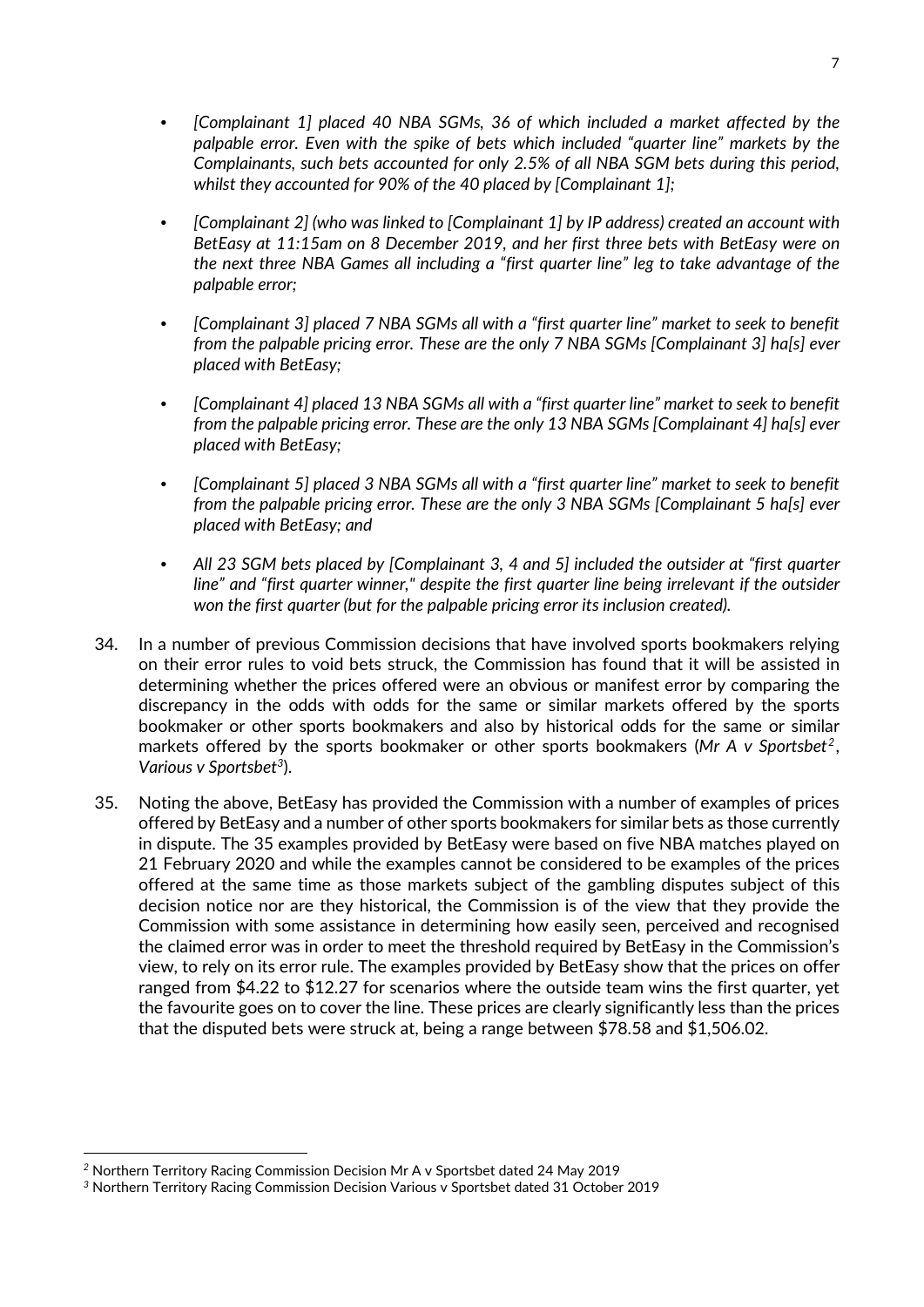- 36. In contrast and as detailed at paragraph 21, the legal representative for Complainant 3, 4 and 5 has also provided the Commission with evidence of five SGM bets placed by another customer of BetEasy in April 2019 that in his view, demonstrate a systematic offering of prices similar to those that were offered to his clients. The prices offered by BetEasy for these bets ranged in price from \$1563.97 through to \$3,573.98.
- 37. The Commission notes however, that while the examples provided by the legal representative for Complainant 3, 4 and 5 are for SGM bets, they are not in the Commission's view for the same or a similar market as they contain legs involving more unlikely individual player performances such as a player attaining the statistical achievement of a 'triple double' or 'double double'. As none of the examples provided contain legs involving a quarter line market coupled with an overall line market, they cannot be relied upon to provide the Commission comparative assistance in determining whether the prices offered by BetEasy in relation to the bets subject of these gambling disputes were offered in obvious or manifest error.
- 38. As noted at paragraph 20(g) of this decision notice, the legal representative for Complainant 3, 4 and 5 has also submitted that the Commission must focus on the individual prices offered for betting markets to determine if obvious errors exist rather than on the multi-bet combined prices that resulted from the pricing errors. In support of this view and as articulated in a number of previous Commission decisions, the Commission has expressed its view that a multibet is a series of individually struck bets combined together with the combined price resulting from the placing of a multi-bet being made up of each of the prices offered for each individual betting market.
- 39. Contrastively, the gambling disputes subject of this decision notice involve SGM bets where each leg of the SGM bet is based on an interrelated contingency given the selections are made from a single match. Given this, when determining the price to be offered on an SGM bet, it is calculated differently to a multi-bet. Sports bookmakers take into account all of the selected contingencies within the full SGM bet as opposed to simply multiplying each of the individual leg prices from a various range of individual matches, sports or racing outcomes as it does when calculating the potential payout of a multi-bet.
- 40. Another point of difference between a SGM bet and a multi-bet is that if one of the legs of a SGM bet is voided, the full SGM bet is voided and the stake is returned to the customer whereas if one or more legs of a multi-bet is voided, it is the expectation of the Commission that the affected leg (or legs) will be voided and the price re-calculated on the remaining legs.
- 41. The above differences are explained to BetEasy customers through Rule 6 of its Sports Rules which state:
	- *6. Multiple Bets / Related Multi Bets*

 *A Multi-Bet is a bet that selects 2 or more legs in a single bet. With the exception of samegame multis. the final dividend for a Multi-Bet is the product of all winning legs in the bet. For example, a winning bet for Selection 1 at \$4.00 and Selection 2 at \$5 results in a final dividend of \$20 (\$4 X \$5).* 

 *If a Selection is scratched, abandoned, or does not start for any reason, We may recalculate the final dividend excluding that leg if the leg is not for an "All In" betting event.* 

 *A same game multi-bet is where all selections are part of the same event. The dividend for a same game multi-bet is calculated differently to account for the contingency between markets. The price will be clearly displayed and updated as you select/remove legs from your same game multi-bet.*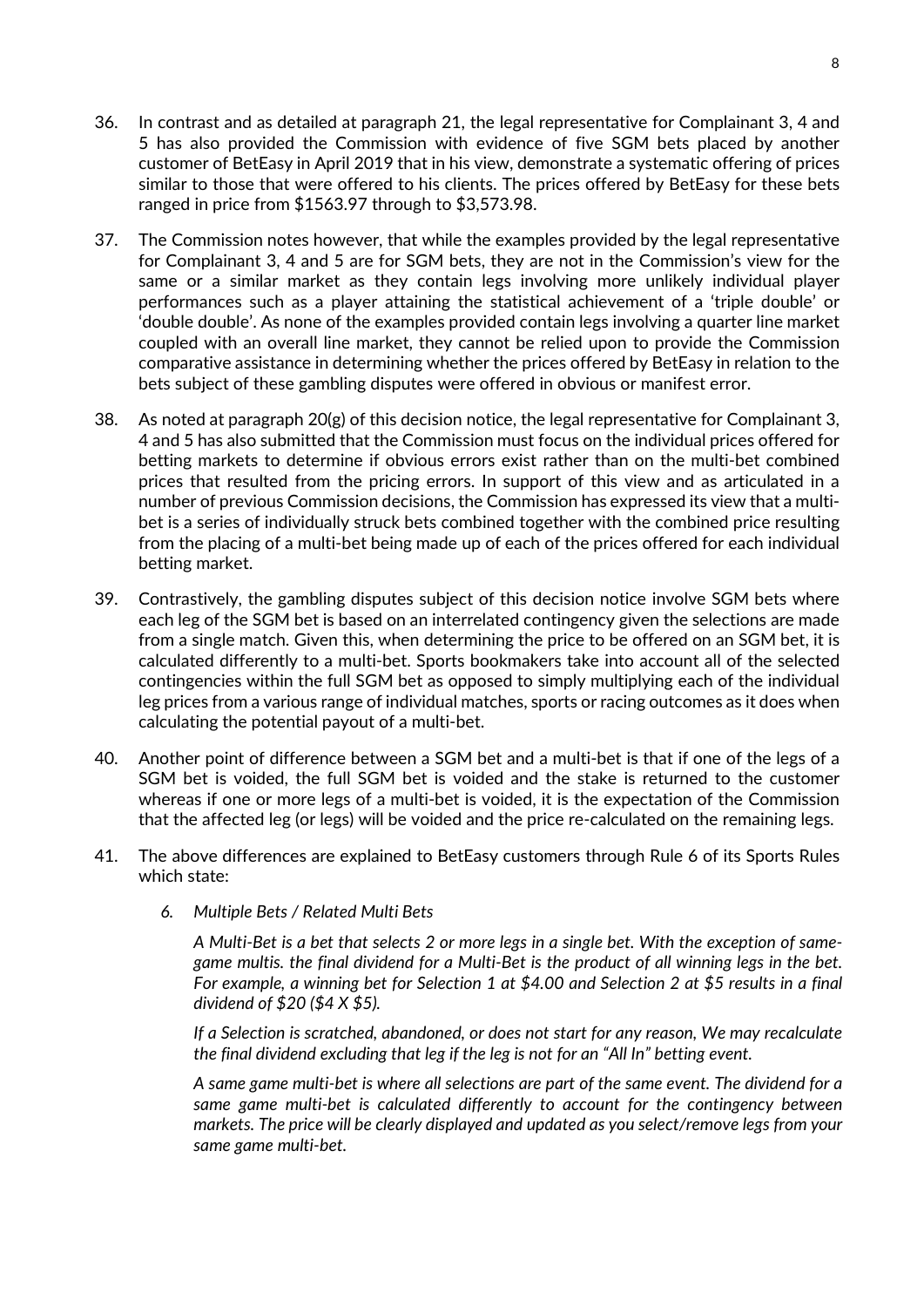*If a selection of a same-game multi-bet does not start, the full same-game multi-bet will be voided and your stake returned.* 

- 42. Given this, the Commission cannot concur with the submissions of the legal representative for Complainant 3, 4 and 5 and as a result, in determining this matter has examined the price on offer for the total of each of the SGM bets rather than focusing on the individual prices offered for each leg.
- 43. The legal representative for Complainant 3, 4 and 5 has also submitted as detailed at paragraph 20(e) above, that one of his clients received a different price to that received by his other clients for the same bet which supports in his view, the argument that it would be virtually impossible for an ordinary sports bookmaker customer to discern whether the prices offered, contained pricing errors. The submission details that Complainant 3 and 4 were given a price of \$757.57 for a SGM bet however, Complainant 5 was given a price of \$506.07 for the exact same SGM bet.
- 44. The Commission notes however, that each of the SGM bets referred to above were placed at different times on the same day with Complainant 3 and 4 placing their bets within one minute of each other at 1:14pm and 1:15pm respectively whereas Complainant 5 placed his bet some 40 minutes later at 1:57pm. As is the case with all betting markets, prices for betting markets fluctuate particularly as the start of the event on which the market has been set nears and as such, the Commission does not concur with the legal representative for Complainant 3, 4 and 5 that the differing prices offered supports a view that the error in prices on offer would not be easily discernible to an ordinary sports bookmaker customer.
- 45. Sports bookmakers naturally offer a wide variety of betting markets at any given moment and from time to time errors in price are made, either through human or system error, which results in bets being accepted at a price that is materially different from what it should have been.
- 46. In determining whether BetEasy is able to rely on voiding the bets subject of these gambling disputes due to its claims that it inadvertently offered prices that were in error as a result of a technical fault, the Commission has reviewed the comparative data provided by BetEasy and notes that the prices offered by other sports bookmakers licensed by the Commission on similar betting markets (albeit after the dates the bets subject of these gambling disputes were struck), were significantly lower than those offered by BetEasy at the times the SGM bets were taken.
- 47. Notably, this price difference in the Commission's view was not simply a case of one sports bookmaker offering better or superior odds compared to another, but rather supports the submissions by BetEasy that the error in price was an obvious and/or material one.

# Australian Consumer Law

 *…* 

48. The legal representative for Complainant 3, 4 and 5 has made a variety of submissions to the Commission putting forward the position that BetEasy is in contravention of Australian Consumer Law with regard to the gambling disputes the subject of this decision notice as in his view, it has engaged in conduct that is unconscionable and that BetEasy's error rule is an unfair contract term.